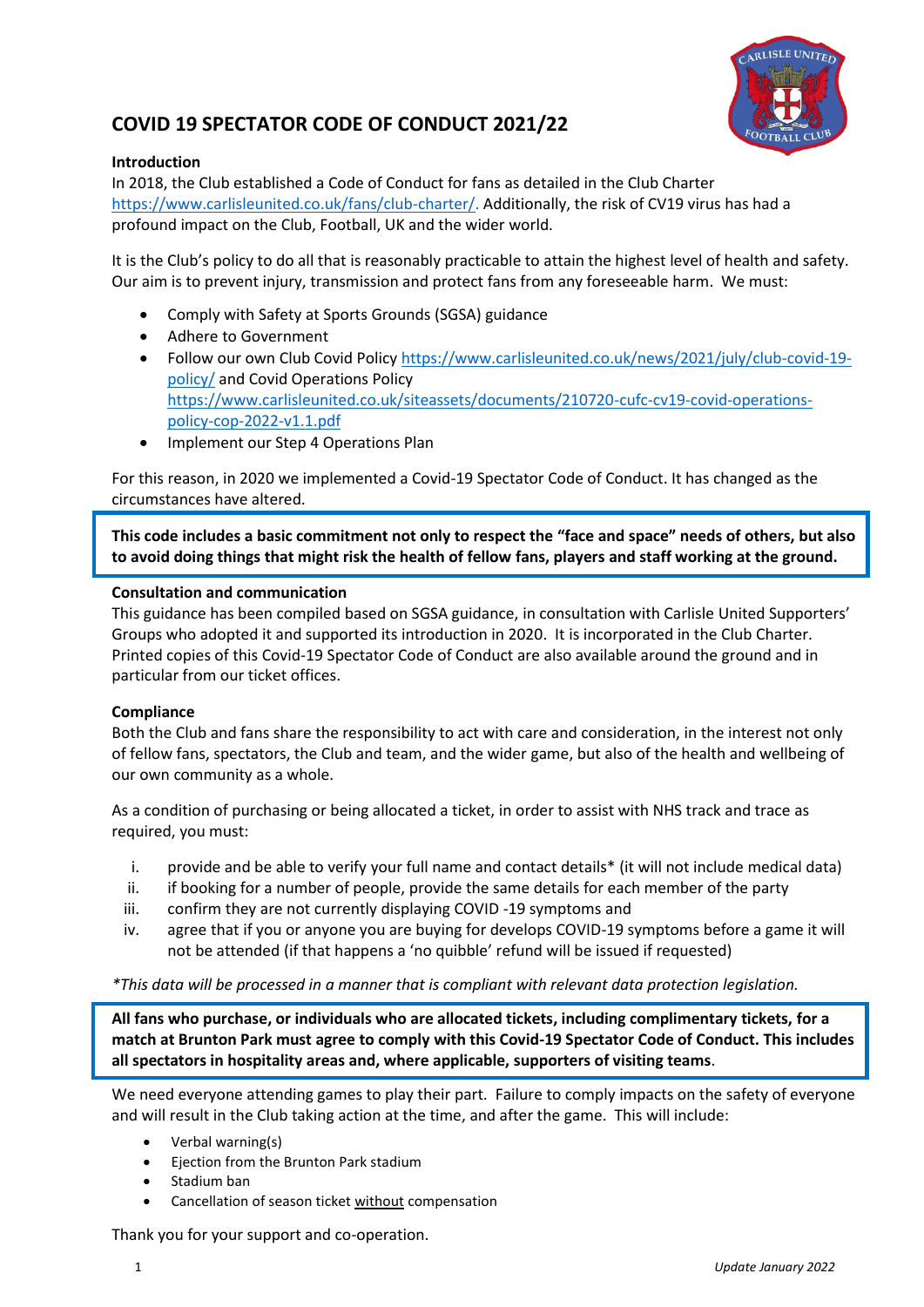

## **Covid-19 Spectator Code of Conduct 21/22**

In order to assist our staff and stewards, and to help protect you and your fellow spectators, you are kindly requested to follow these guidelines.

Before purchasing a ticket, and again before attending a game, carry out your own personal risk assessment, taking into consideration not only your age, health status and clinical vulnerability.

As a condition of purchasing or being allocated a ticket, you must agree to provide details to support and assist NHS track and trace. Please scan into the NHS app if you have it.

At all times and in all parts of Brunton Park please observe "hands, face, space" guidelines as follows:

- Arrive in good time to avoid queues and congestion
- Do not enter Red Zone non-spectator areas
- For spectators in standing areas give space and spread out where possible
- Use contactless payment where possible
- If you need to access any of Brunton Park's amenities, such as toilets, food and drink outlets, or concessions please try and avoid busy period and overcrowding
- Remain in your seat or place as far as possible wait for a time when the gangway is clear
- **Wearing of a face covering is voluntary when on the site. It is recommended inside and in congested areas**
- If you are moving past other spectators, to and from your seat, please avoid where possible face to face contact with other spectators, sometimes called the 'brush past', have courtesy and turn your back as you pass
- Maintain good hand hygiene use the sanitiser dispensers provided and avoid touching your face, or handles, railings etc, whenever possible
- Always cover your mouth if needing to cough or sneeze

**All fans who purchase, or individuals who are allocated tickets, agree to comply with this Covid-19 Spectator Code of Conduct**